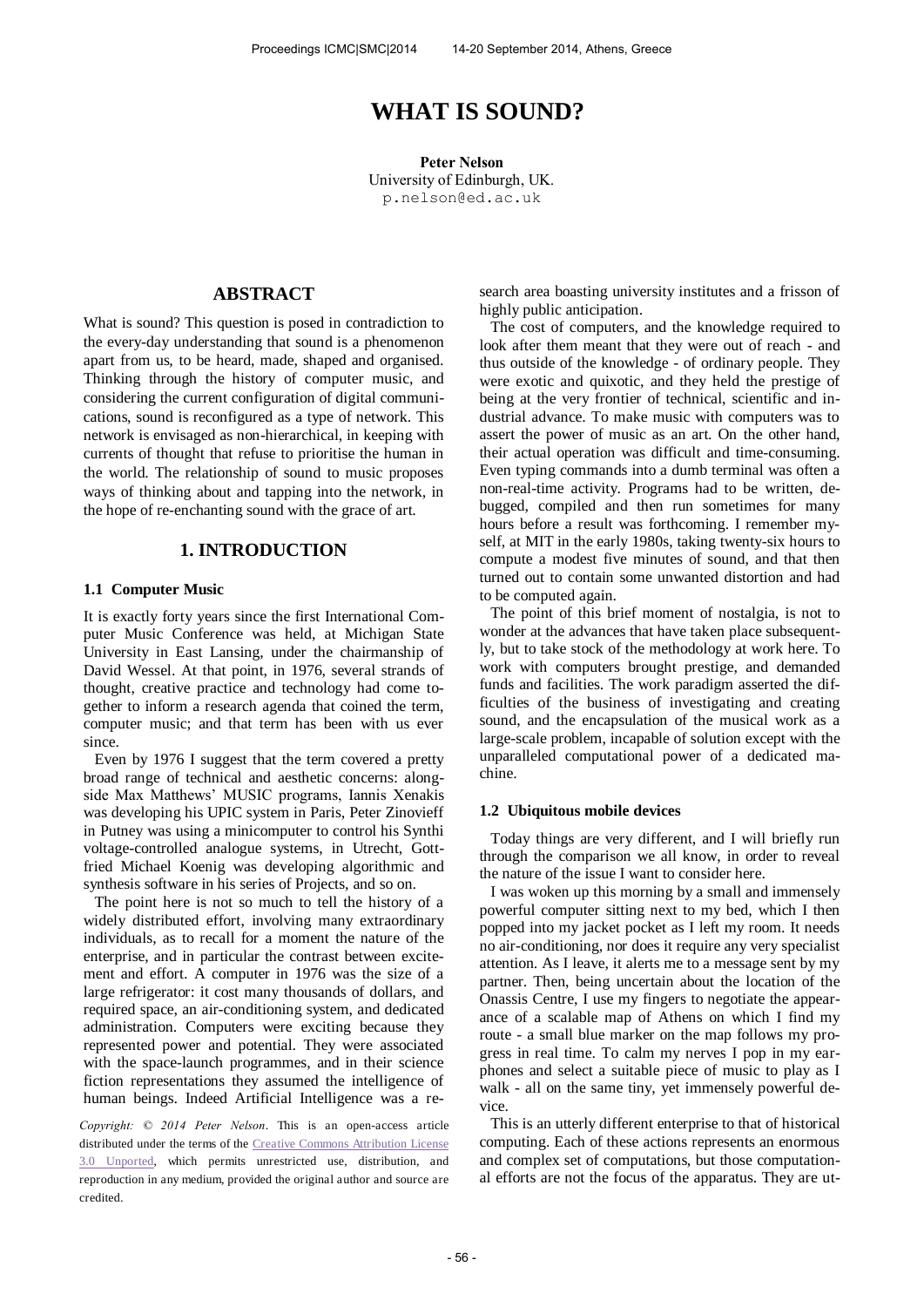terly transparent. I need know nothing, except to look and to point. This tiny computer is not an extraordinary version of the monster from 1976: it does not compute the results of my problems, so much as it connects and contextualises me in a network of data. This is not something remote from ordinary people: everyone has such a device - my friend in Africa has one. The possession of a particular make or model may indeed provide some prestige, but it is a prestige that is local and informal. The device is anyway a phone.

Those of us who saw personal computers at the start, who became addicted to keeping up to date, and who took pride in maintaining the fastest model we could afford are suddenly looking anxiously at a market place where new models are slow to appear. In the face of ubiquitous mobile technologies, will the computer - as such - even survive? The paradigm has shifted, and the network enfolds us. Far from presenting as slaves to our incommensurable desires, computers are now our points of connection within a network of social relationships and contingent information. What are the implications of this fact for music; for organised sound?

## **2. ORGANISED SOUND**

The subtitle of this conference - From Digital Echos to Virtual Ethos - reminds us that sound has implications for human beings, and it is sound itself that I want to consider here. The word echos ( $\tilde{\eta}$ χος /  $\dot{\eta}$ χή) implies sound in an unformed state "… of the confused noise of a crowd, the roar of the sea, the groaning of trees in a wind …" according to Liddle and Scott. This is the meaning Michel Serres uses, in his book Genesis, when he writes about the fundamental medium within which human beings operate, taking the sea as source and metaphor –

The silence of the sea is an illusion. The sound of the depths could be the depth of being. Perhaps being is not at rest, perhaps is it not moving, perhaps being is agitated. The sound of the depths never ceases, is limitless, is continuous, perpetual, unalterable. It has no depth itself, it has no contradictions. What would have to be done with sound to impose silence on it. And what formidable fury can impose order on fury? Sound cannot be a phenomenon, all phenomena detach themselves from it, figure on ground, like a fire on the heath, like all messages, all cries, every call, every signal has to detach itself from the din that occupies silence, in order to be, to be perceived, to be known, to be exchanged. For a phenomenon to appear, it leaves the noise, as soon as a shape surges and positions itself, it reveals itself veiling the noise. So this is not about phenomenology, rather it is about being itself. It establishes itself as subject as much as object, as hearing and as spatial, as observer and as observed, it encompasses the means and the uses of observation, both material and systematic, in channels constructed or linguistic, it is in-itself, it is for-itself, it leaps over the the oldest and the most secure divisions of philosophy, yes, sound is metaphysical. [17] (this author's trans.)

Here we begin to understand sound and listening as dependent variables, mutually defining, equal in operation.

When, in a lecture given at Yale University in 1962, entitled, The Electronic Medium, Edgar Varése coined the phrase "organised sound" he also encapsulated a defining approach to the nature of sound itself. For Varèse, sound appears as raw material from "a mysterious world", in an industrial environment where he describes himself as a "worker in rhythms, frequencies, and intensities." [20] The computer is the machine which, like the blast furnace and the mechanical hammer ensures that, "Composers are now able, as never before, to satisfy the dictates of that inner ear of the imagination.": design and make. This echoes an earlier manifesto, from June 1917, in which Varèse proclaimed -

I dream of instruments obedient to my thought and which with their contribution of a whole new world of unsuspected sounds, will lend themselves to the exigencies of my inner rhythm. [20]

This vision continues nearly a hundred years later in remarks made by one of the key figures in the development of computer music, Max Matthews, when he says, in a 2009 interview –

The question which is going to dominate the future is now understanding what kinds of sounds we want to produce rather than the means of usefully generating these sounds musically. [14]

Here the notion that the computer is capable of producing, "any sound you can imagine", echoing Varèse's desire for, "undreamed-of timbres" in "any combination I choose to impose" continues a rhetoric of control and domination that I want to question for a moment.

If, in its beginnings, the computer presents as a machine for the industrial manufacture of sound, what alteration to this paradigm is proposed by the existence of the network? Matthews in his 2009 interview continues, presciently as always, to propose that future of computer music, "… is going to revolve around experimental psychological studies of how the brain and ear react to sounds ...' and this raises the question of listening which is what I want to address next. How can we extend our understanding of the relation of sound to listening?

## **3. LISTENING**

#### **3.1 The Current of Music**

Listening has been the subject of a considerable amount of discussion in recent years. Sociologists, neuroscientists, psychologists and cultural theorists have all reached the conclusion that listening, as a central phenomenon in human experience, is not as well understood as common sense would suppose. The common sense paradigm of listening is laid out clearly by Theodor Adorno, in his essay, Current of Music, where he writes –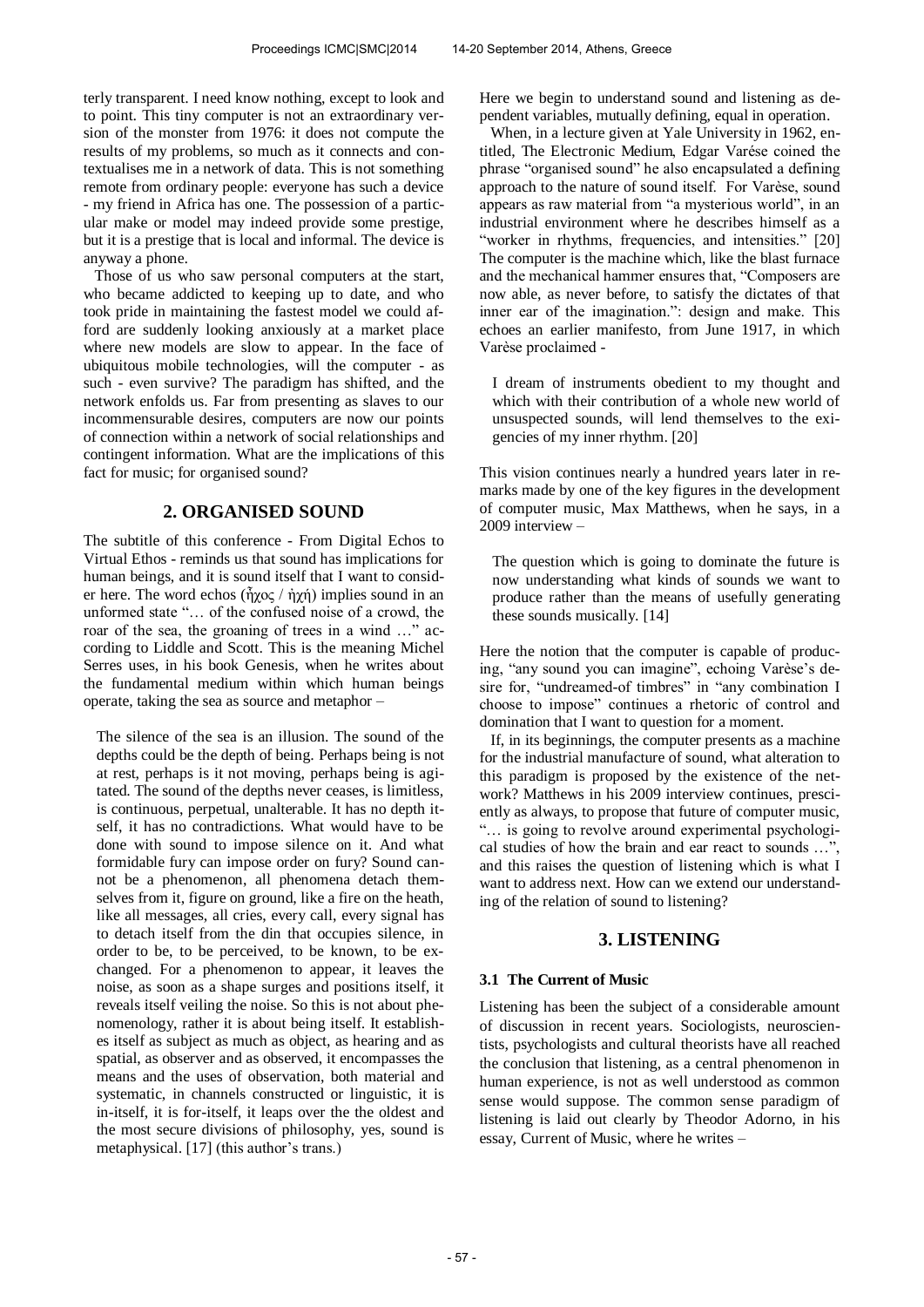The question of why we follow this descriptive or "phenomenological" method can easily be answered. We are dwelling on the phenomenon ["of music pouring out of the loudspeaker"] because it is actually the phenomenon which determines the reaction of the listeners, and it is our ultimate aim to study the listeners."  $[1]$ 

This places sound and listening in a teleological relationship that is at the heart of philosophical and scientific investigations of musical meaning and communication.

This relationship is also, as Jonathan Sterne points out, consolidated by the seeming directionality of the wires and speaker mouths of sound reproduction technologies, that, as Adorno agrees, appear to be aimed at the ears of the listener. Sterne writes –

The salient features of audile technique considered here - the connection of listening and rationality; the separation of the sense, the segmentation of acoustic space; the construction of sound as a carrier of meaning in itself; and the emphasis on physical, social, and epistemological mediation - are all fundamental to the ways in which people listened to and with soundreproduction technologies, … [19]

Here we have a paradigm in which sound and listening are independent and self-sufficient; where sound, as a phenomenon in its own right, is susceptible to the sort of design and control proposed by Varèse, Schaeffer and others, and where listening, as a decoding of meaning and affect for human purposes can be studied psychologically, sociologically and neurologically for our better understanding. Is there another paradigm for listening?

#### **3.2 Ecologies of listening**

Consider this account, by Penny McCall Howard, of the experience of working on a fishing boat in the North Sea -

A trawler at sea is also an incredibly noisy place and every sound is significant. Yet these sounds were interpreted not so much by listening as by extended techniques for feeling with the whole body, combined with a constant adjustment of tools, machines, and enormous weights and tensions. New crew needed an 'education of attention' (Gibson, 1979:254) in order to 'feel the ground' and react appropriately in order to 'keep the trawl going'. They had to learn to distinguish the vibrations coming through the fishing gear from the ground from the constant noise and vibration of the engine, the whine of the electronics, and the shuddering and slamming of the boat itself in the waves. Fishermen use these techniques to work productively and also to develop complex descriptions and visualisations of what their fishing gear and the seafloor far below looked like. [8]

The critical phrase here is 'education of attention', a concept that comes from James Gibson's ecological approach to visual perception [7]. This 'ecological' paradigm proposes sound and listening as much more curiously entwined: sounds are not just there for the taking, they have to be identified - constructed even - in an interplay between the phenomenon of the sound and the phenomenon of the listening. This formulation goes to the heart of what I am attempting in this talk, part of the consideration of ethos, which is an even-ing out of the hierarchies of the world in a way that places humans as no more than equal with other phenomena. Lest this sound too 'hippy', here is the psychologist Eric Clarke's account of the ecological approach to listening-

Rather than considering perception to be a constructive process, in which the perceiver builds structure into an internal model of the world, the ecological approach emphasizes the structure of the environment itself and regards perception as the pick-up of that already structured perceptual information. The simple, but farreaching, assertion is that the world is not a "blooming buzzing confusion", but is a highly structured environment subject to both the forces of nature (gravity, illumination, organic growth, the action of wind and water) and the profound impact of human beings and their cultures; and that in a reciprocal fashion perceivers are highly structured organisms that are adapted to that environment. [3]

Like the fishermen in the trawler, who have to adapt to a sound world through an 'education of attention', Clarke proposes that we also have to attend and adapt to our sonic environment, and that this is not only a matter of contingent necessity, but is also an evolutionary process that has been happening since the start of human culture. Indeed from a cultural perspective, our 'education of attention' as musicians is a highly considered activity. As Simon Frith has pointed out, so-called art music is curious, as an area of life where people are taught how to listen in a highly institutionalised fashion. This listening actually constitutes sound, in the sense that our activity of listening in the world negotiates a territory. What is the territory of computer music?

#### **4. TERRITORY**

#### **4.1 Sound of the earth**

The notion of territory has been examined with some care by Gilles Deleuze and Felix Guattari [6], and clearly in the spirit of music. The child who cries, or the bird that sings establishes a social configuration of a space with its own materiality. In the words of Henri Lefebvre –

When we evoke 'space' we must immediately indicated what occupies that space and how it does so: the deployment of energy in relation to 'points' and within what time frame. [12]

This speaks to the particular relationship between music or sound and ourselves. It is clear that this relationship is indeed special and fundamental: the world, for example,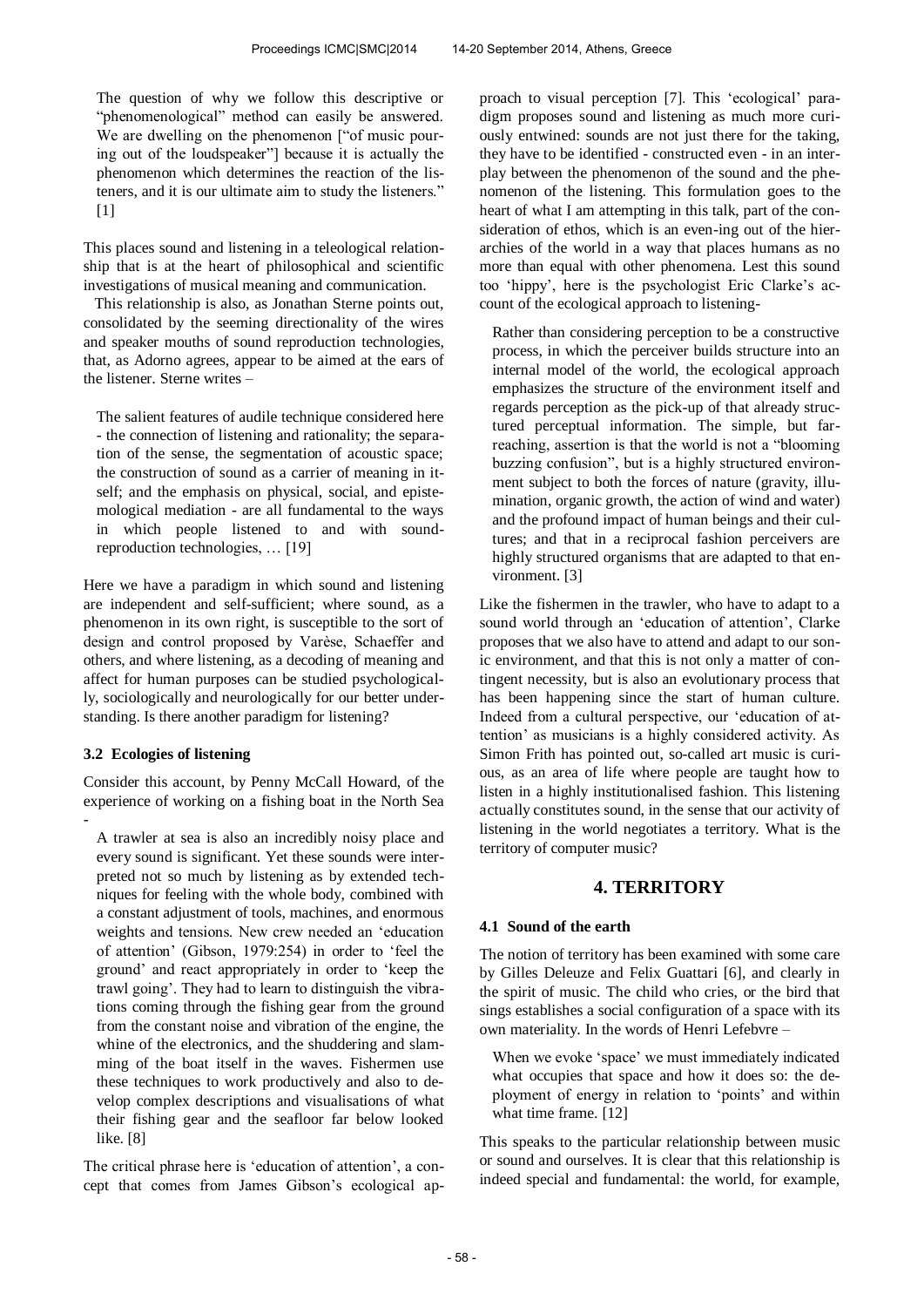is not bathed in sound as it is bathed in light; there is no sonic equivalent of 'darkness', and the fact that we hear without the aid of a source of sonic 'illumination' gives sound an inherent energetic quality, unbeholden to any extraterrestrial power source. Every sound is evidence of a particular vitality, and the provenance and impact of these vitalities create spaces that live and resonate in our personal and shared experiences.

In that sense a soundscape, so-called, consists equally of sound and listening. Its territory is established by the interaction of those two phenomena. One could even argue - as I have done elsewhere - that not only humans are listening. In that sense sound needs to created, in a way different to what is imagined by Edgar Varèse: not just as something 'out there' but equally as a construct of the listener. Technology has a part to play in this, and the fundamental notion of the musical instrument - as the location of a practice of listening - proposes technological apparatus right at the heart of the human enterprise. What territories of sound and listening have established themselves in the age of electronic music?

In his recent book, Earth Sound, Earth Signal, Douglas Kahn describes the history of electrical communication from the middle of the 19th century in terms of the sounding potential revealed by new technologies. This, for example, is a description by Herbert N. Casson, of listening to a telephone line, published in 1910 -

Noises! Such a jangle of meaningless noises had never been heard by human ears. There were spluttering and bubbling, jerking and rasping, whistling and screaming. [...] There were clicks from telegraph wires, scraps of talk from other telephones and curious squeals that were unlike any other known sound. The lines running east and west were noisier than the the lines running north and south. The night was noisier than the day, and at the ghostly hour of midnight, for what strange reason no-one knows, the Babel was at its height. [10]

This new and fascinating engagement with sound arose not only through the invention of devices that could render electrical signals audible, but also through the interaction of those devices with the energies of the earth itself, creating a new frontier for the sonic imagination. The spread of commercial radio only extended this further.

#### **4.2 Sound of the heavens**

In 1961, first Yuri Gagarin from the USSR, then Alan Shepherd and later John Glenn from the USA, burst into outer space in manned rocket capsules. The American launches were broadcast live on radio, and I remember sitting by my primitive transistor radio with my headphones on listening to the countdown, pretending I was really taking part. The crackly voices, the static, the relay of the voices of the astronauts: these really were sounds from space. By the following year the first communications satellite, Telstar, had been launched into orbit, spawning the first hit single by a British band, The Tornados, to reach number one on the U.S. Billboard Hot

100. The pulsing signal from the satellite formed part of the intro, a sound we had all heard on the news, and the strange warbling of the electronic Clavioline, a version of the keyboard instrument developed by Constant Martin in the late 1940s, made the melody seem also from outer space.

By 1963, my family had acquired a television set, and one November evening we sat down to watch the first episode of a new BBC serial, Dr Who. I still remember it quite clearly; the school science lab, and the strange girl who seemed to know more about science than the teachers. How, after school, two of the teachers followed her back to her home, which seemed to be a blue Police Box sitting in a scrapyard. But the crucial things were the sounds: the extraordinary swirling and vaporous rhythms of the signature tune, and the terrifying, raucous pumping of the space-ship Tardis as it de-materialised. These were sounds not just of the imagination but related to my real experience of the æther; I had heard the sounds of the universe on the radio, and they bound my imagination closer to the science fiction of Dr Who, as they did to the weird music I had heard on the radio, by Karlheinz Stockhausen and Iannis Xenakis.

This little bit of personal history is useful because it connects certain elements of technology, sound and music in a way that reveals what I take to be crucial forces in the art of the last hundred years or so. Of the three technologies that have changed music beyond recognition telecommunication, recording and digital computing - I would say it is auditory telecommunication that has most shaped our senses and our imaginations. Even radio static is not dead; it scintillates with detail, and every tiny move of the tuning dial reveals new sounds, human and cosmic. Sweeping the radio frequencies is like listening to a sort of aural telescope that gives us an immediate sense of the whole globe of our earth and the space beyond. Allegedly NASA was nervous about making public the first photographs of the whole earth taken from space because they thought the image would cause some sort of mass anxiety attack, and yet anyone with a radio had already heard the panorama of space, and its influence on music was immense. In the concert hall, audiences were shy of this new sound world, but in the incidental music to films and television, in the feedback, fuzz and distortion of the electric guitar in popular music, and at the heart of the avant-garde music of the 50s and 60s we heard the unmistakable territory of the new universe of sound opened up by electrical communication systems.

This radio universe is not just a macroscopic but also a microscopic universe: it is not just the static of the ionosphere, it is also the constructs of the transistors and capacitors that make up the radio set. The electronic components are embedded in a system that includes the world and the heavens, and when we listen in, we are able to participate with all those elements at play. In this context I would challenge the notion of 'sonic imagination' as some sort of industrial design process, prefigured by a free-ranging human creativity. I find it improbable that anyone can 'imagine' a hitherto unheard sound. What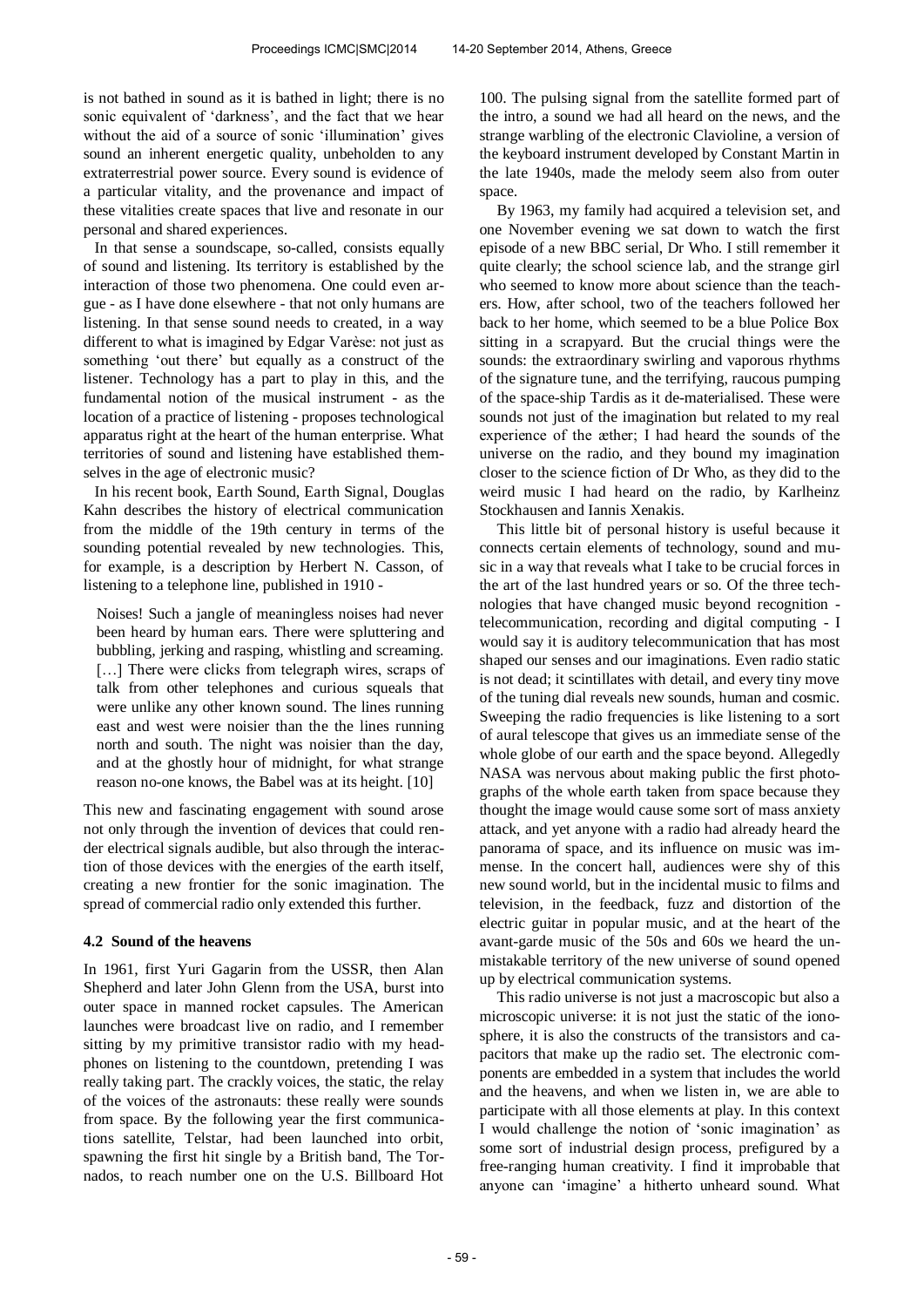19th century technology gave us was a set of technical devices and processes that fundamentally reorganised our listening. What is the digital echos? How do sound and listening get constructed in the world of the digital network?

## **5. THE DIGITAL ECHOS**

### **5.1 The mulch of sound**

One of the things about which Bruno Latour [11] has warned us is the danger inherent in the purification of our topics of investigation. Things are always hybrid, and the digital network is no exception. If the the nature of the fundamental sonic background is captured by Michel Serres in the presence and metaphor of the sea, the nature of the digital background can be conceived of as a jumbled amalgam of mobile devices, applications, data files shared and purchased, speeds of connection, distributed storage, nodes of interaction - both human and quasihuman, social aggregations of these nodes, and so on. Paul D. Miller characterises this as a "plagiarist's club for the famished souls of a geography of now-here" [13], indicating his sense of a sort of aberrant temporality in the network. If Serres' image of the sea seems stable and timeless, Miller's view of the digital network is manic and grasping; still a sense of the infinite present but with an utterly different affect.

The currents of the sea and the currents of data make a neat comparison, but there are more than subtle differences. In particular, data is now subject to a sort of infinite storage and fragmentation, as files get backed-up and deleted successively across the network. So-called 'cloud-storage' and 'cloud-computing' mean that data and applications are no longer even integrated by the notions of presence or operation within a particular machine or system. They have become radically dispersed, and when their appearances are called-up their constituent parts remain like ghostly presences in the network.

This reminds me of Charles Darwin's thoughts on the material nature of human culture. In his 1881 publication, The Formation of Vegetable Mould, through the Action of Worms, with Observation on their Habits, Darwin makes the singular claim that worms have played a defining role in human history, by effecting the process through which human artefacts are preserved. He writes -

(Worms protect) for an indefinitely long period every object, not liable to decay, which is dropped on the surface of the land, by burying it beneath their castings. [5]

This means that much of human culture depends for its very existence on tiny creatures which render an earth hospitable to humans, and which supports and preserves their buildings, rituals and artefacts. The mulch of the earth hides and casts up the background noise of life. Is there similarly a "mulch of data", turned over by the applications, storage devices, human agents and social dynamics that constitute the digital network?

### **5.2 Malfunctions and refusals**

This formulation purposively characterises the network as an amalgam of devices, protocols, data, power, flesh and blood humans - and by extension, animals and the physical world, in a configuration that is non-hierarchical with respect to its flows of energy. But the hybrid nature of the digital still proposes some crucial moments. As Richard Coyne reminds us -

Creativity has long wrestled with the machine, which in some respects has come to represent so much of what art is against: automation, control, reproduction, mindless copying, predictability, and of course capitalist production … But there are also machines that are out of control, runaway devices, malfunctions, breakdowns, glitches. [4]

This reminds us not just of malfunctioning machines, but also of the power of malfunction itself: the digital network is not a free-flowing utopia of functionality, however hybrid. It is also subject to hacking and cracking, misuse and dismemberment. Its data flows can circulate but they can also be tapped and siphoned off, disrupted and held to ransom. As the digital network proposes a sort of globalised control, it proposes forces of resistance and subversion. We remind ourselves that while some artists have produced machines, computer software and interfaces at the cutting edge of technological development, there are others who have, for example, simply tossed a pile of cheap circuit components into a bowel of water and prodded them randomly with an electrical current to hear what happens.

## **6. ECHOS AND** *MOUSIKĒ*

The Modernist narrative of the start of computing and computer music proposed an incremental progression of cost and efficiency, dictated by Moore's Law, where cheaper, faster and smarter devices would lead inexorably to the sort of knowledge and understanding of sound, dreamed of by Varèse, that would produce an overflowing abundance of new music of hitherto unimagined beauties, through industrial processes of organisation. But Music - *Mousikē* - is not quite like that. In the dialogue, Cratylus, Plato shows Socrates searching for meaning by considering the origins of words in a sort of linguistic genealogy. At one point Socrates, in speaking of Apollo says -

The name of the Muses and of music would seem to be derived from searching and their making philosophical enquiries (μώσθαι). [15]

Here Music is understood not as some sort of object or artefact, however intangible and transitory; nor is it the focus of a sort of craft or manufacturing. There is certainly a process at work, but that process is one of questioning and the forming of relationships: to search is to define and establish contact with an area, having a purpose in mind, but also open to the activity of reading. What has this area got to tell? As Tim Ingold reminds us -

Ever since Bacon and Galileo, nature has been thought of as a book that will not willingly give up its secrets to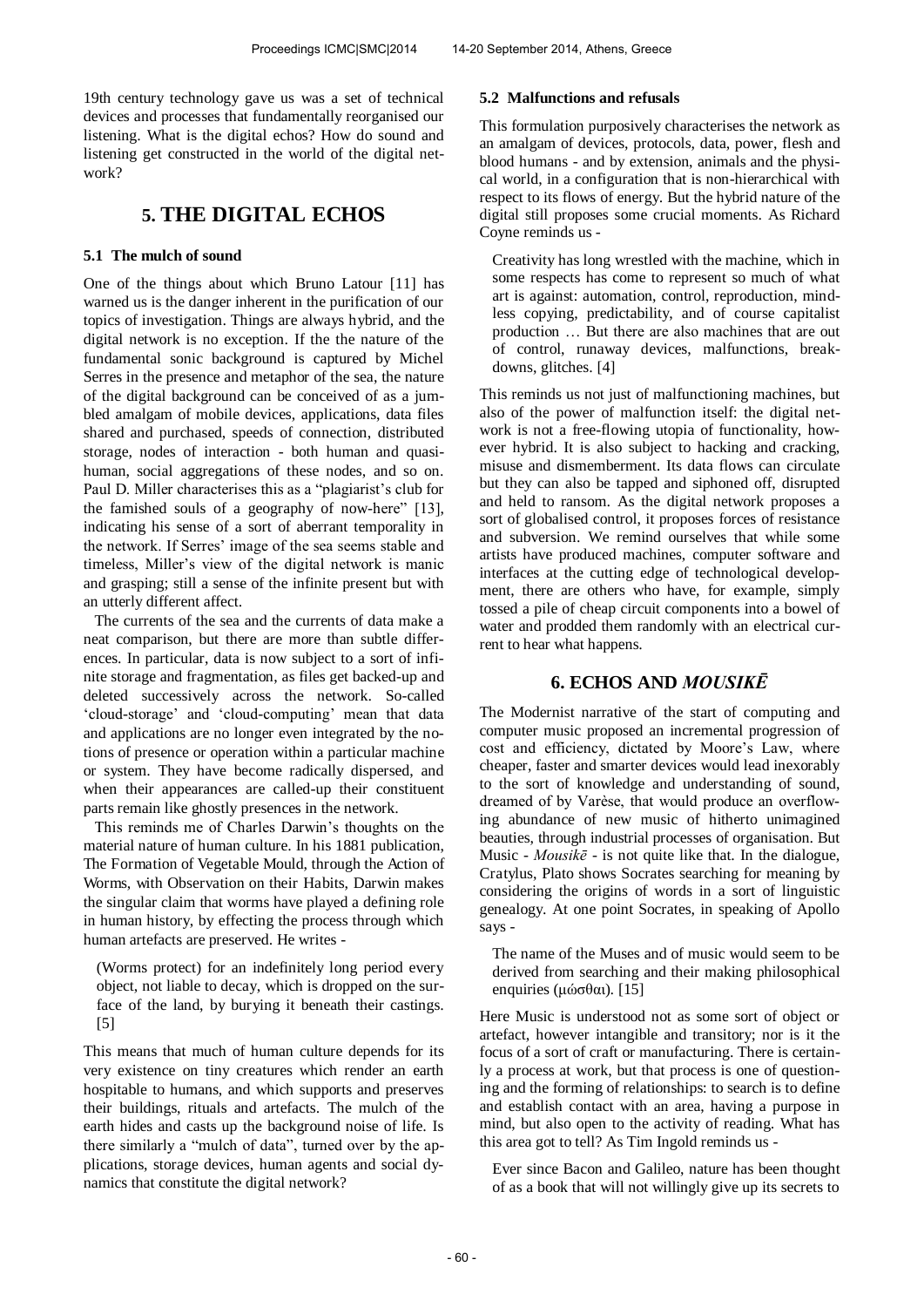human readers ... for medieval readers as for indigenous hunters, creatures would speak and offer counsel. [9]

This once again reminds us of a sense of agency that is evenly distributed, without favouring human participants. While I understand, and sympathise with, Varèse's need to find a new way of expressing what sound could be capable of, organisation proposes a sort of activity to which music has often remained resistant. Music searches in sound. It listens, in the sense of seeking to find and construct processes, images and affects. Music is open to what sound has to say. Music is the consequence of listening. I want to express this thought in this fashion, once again, to suggest gently that not only human beings are capable of agency.

In a paper presented to the UNESCO conference on "Music and Technology", held in Stockholm in 1970, Pierre Schaeffer, the founding father of musique *concrète*, also addressed the nature of this relationship between sound and music, in terms of the body's relationship to the tool: in his case the computer, for our purposes extended to include the notion of the digital network. Schaeffer characterises the nature of the collaboration between the musician and the other thing that makes the sound -

It is true ... that … the more man communicates with the sound ... the more man communicates with himself. [16]

This presents the moment of music as a moment of selfrealisation in sound, a moment which asserts the internal distance which allows a being knowledge of itself as an actor in the world. It proposes music first as a private, rather than a public act. But it also gives a powerful image of the human as constituted by relationships within a network and as determined by a response to the sounding world.

For Schaeffer, the network clearly involves the configuration of human beings and physical tools: in his case, one could say, the tape recorder and its technologies of tape. And in recent years a number of younger artists have rediscovered the originally moments of sound technology, in a moment of creative archaeology. I think for example of the renewed popular interest in radio and analogue synth ensembles, or the work of Aleks Kolkowski and others with wax and tin cylinder recording: an interest that has extended even into the popular domain in the recent releases by artists like Neil Young and Jack White. Is this a symbolic refusal of the digital?

There seems to me to be little evidence of any Luddite or reactionary tendencies here, but there is none-the-less an interesting extension of the hybrid nature of the network, which now abuts the digital and the analogue, the physical hand-skills of actual materials and the organisational and algorithmic skills of digital materials in ways that test the boundaries of sound's existence for us. This seeming backward step from the grand vision of ever more sophisticated computing presents as a stock-taking of how technologies and humans can interact.

### **7. WHAT IS SOUND?**

In this talk I have tried to think through some of the implications of our current position in a history of musicmaking barely sixty years old. This history has unfolded under the sign of 'technology'; as if music has not always been a technological endeavor. But technologies change, and the computational devices that started this particular creative trajectory have transformed into actors in a more complex scenario. In the same way, our very notion of what an actor is has also changed, and this whole argument subscribes to a view propounded by Jane Bennett [2], Bruno Latour [11], Carey Wolfe [21] and others that seeks to flatten some of the hierarchies that have been constructed around humans and technologies, and to notice the hybrid nature of the resulting networks.

This flattening has some overtly political and ethical motivations, particularly in relation to the ecological and environmental issues that currently confront us. But I would argue that it also has some actually useful purchase on the necessary discussions around the nature and purposes of art, within a social context that is proving difficult for art, as we have formulated it, to engage with. As sound is the focus of our attentions, I want to conclude by wondering about the implications of such a flattening move for sound, and our future engagements with it.

In the context of this discussion, sound presents itself not as perceptual flow or a set of objects, 'out there' and available for human intervention, but rather as a network of disparate components, unfolding in time. The network contains, of course, vibrations or signals through a set of connected media, but also locations within those media that are themselves connected by constructions of space that are made by and contain agents, or actors. It is the roles and identities, both material and immaterial, taken by those actors, that help to define the nature of the network and its purposes, that are social, material, aesthetic or economic. The actors, so-called, can be wires, computer code, mobile devices, human beings and so on, each with some contingent agency. As with any network, this one can be tapped into at many places, and each point of tapping yields a different perspective on the nature of the network itself, its sonic presence, revealing its motives, its flows of reciprocation, its forces, affects and its spatial and temporal constructions. What I am trying to get at here arises out of a composition of machines, objects, physical phenomena, personae, people, social structures and tensions, and everything else that constitutes a site for action.

The purpose of this re-imagining of sound is to attempt a re-enchantment of our connection with it: to reassert that the relationships we establish with what we love cannot be one-way. Relationships pass to and fro in a communicative rhythm that attests to their health and vibrancy. As Serres asks, "What do we give back to the objects of our science, from which we take knowledge?" [18] Sound is a complex from which, in Tim Ingold's words, we should 'take counsel' in order to ensure that